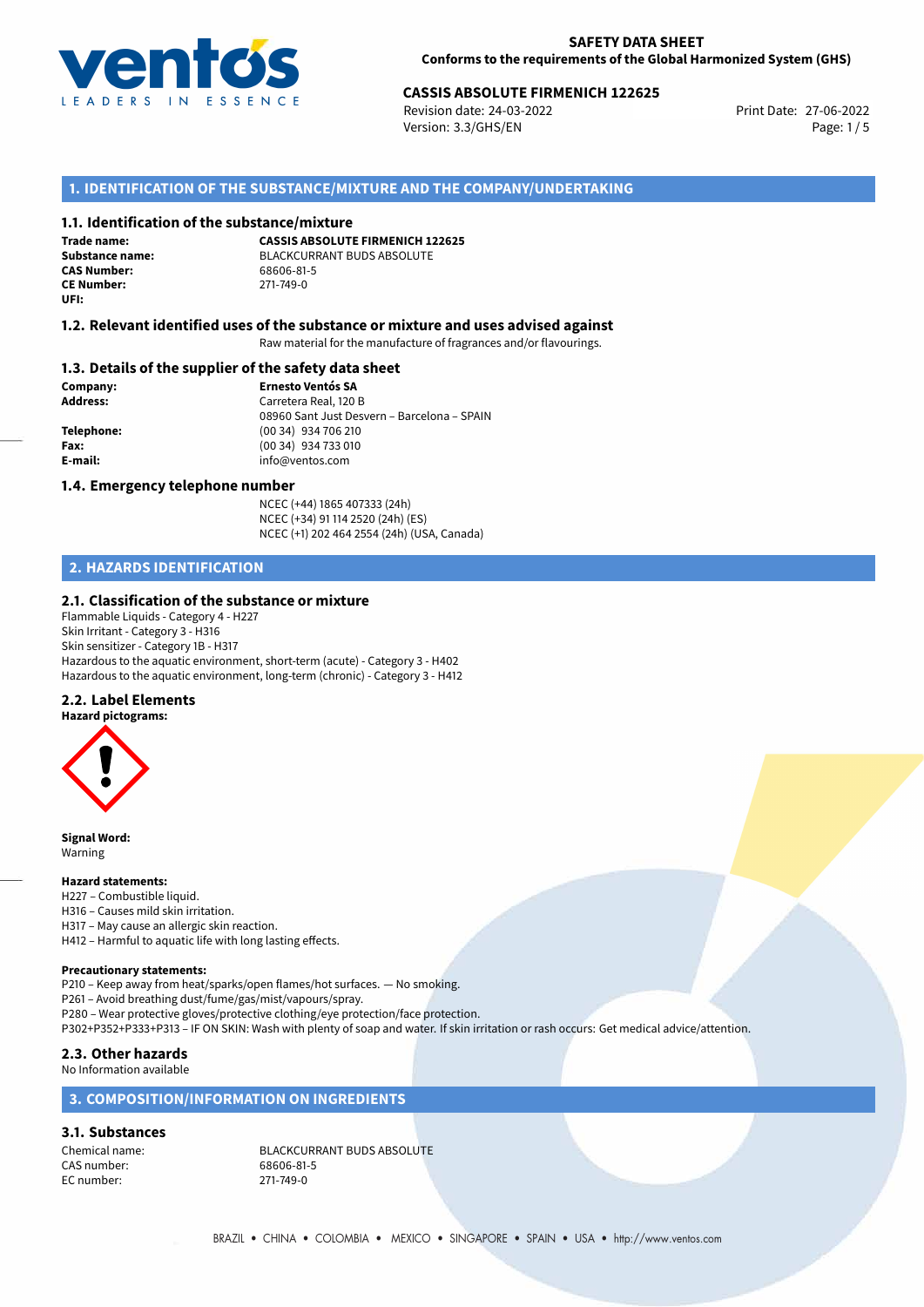

# 27-06-2022 **CASSIS ABSOLUTE FIRMENICH 122625**

Revision date: 24-03-2022 Version: 3.3/GHS/EN Page: 2 / 5

#### **Hazardous constituents:**

| <b>Chemical Name</b> | % (w/w)       | <b>CAS No</b><br><b>EC No</b> | <b>Classification according to GHS</b>                                                                                                                                                                                                                                                                                                                                    |
|----------------------|---------------|-------------------------------|---------------------------------------------------------------------------------------------------------------------------------------------------------------------------------------------------------------------------------------------------------------------------------------------------------------------------------------------------------------------------|
| <b>ETHANOL</b>       | $\geq$ 1; <10 | $64-17-5$<br>200-578-6        | Flammable Liquids - Category 2 - H225<br>Eye Irritant - Category 2A - H319                                                                                                                                                                                                                                                                                                |
| <b>TERPINEOL</b>     | $\geq$ 1; <10 | 8000-41-7<br>232-268-1        | Flammable Liquids - Category 4 - H227<br>Acute Toxicity - Category 5 (oral) - H303<br>Skin Irritant - Category 2 - H315<br>Eye Irritant - Category 2A - H319<br>Hazardous to the aquatic environment, short-term (acute) - Category 3 - H402                                                                                                                              |
| PHENYL ETHYL ALCOHOL | $\geq$ 1; <10 | $60-12-8$<br>200-456-2        | Acute Toxicity - Category 4 (oral) - H302<br>Acute Toxicity - Category 5 (dermal) - H313<br>Skin Irritant - Category 3 - H316<br>Eye Irritant - Category 2A - H319                                                                                                                                                                                                        |
| BETA-CARYOPHYLLENE   | $>1$ ; $<$ 10 | $87 - 44 - 5$<br>201-746-1    | Skin sensitizer - Category 1B - H317<br>Aspiration hazard - Category 1 - H304                                                                                                                                                                                                                                                                                             |
| <b>TERPINOLENE</b>   | $>0.1$ ; <1   | 586-62-9<br>209-578-0         | Flammable Liquids - Category 4 - H227<br>Acute Toxicity - Category 5 (oral) - H303<br>Skin Irritant - Category 3 - H316<br>Skin sensitizer - Category 1B - H317<br>Aspiration hazard - Category 1 - H304<br>Hazardous to the aquatic environment, short-term (acute) - Category 1 - H400<br>Hazardous to the aquatic environment, long-term (chronic) - Category 1 - H410 |
| <b>LIMONENE</b>      | $>0.1$ ; <1   | 138-86-3<br>205-341-0         | Flammable Liquids - Category 3 - H226<br>Skin Irritant - Category 2 - H315<br>Skin sensitizer - Category 1B - H317<br>Aspiration hazard - Category 1 - H304<br>Hazardous to the aquatic environment, short-term (acute) - Category 1 - H400<br>Hazardous to the aquatic environment, long-term (chronic) - Category 3 - H412                                              |

[See the full text of the hazard statements in section 16.](#page-4-0)

#### **3.2. Mixtures**

Not applicable.

#### **4. FIRST-AID MEASURES**

#### **4.1. Description of necessary first aid measures**

| Ingestion:    | Rinse mouth with water.                                                                                               |
|---------------|-----------------------------------------------------------------------------------------------------------------------|
|               | Obtain medical advice.                                                                                                |
|               | Keep at rest. Do not induce vomiting.                                                                                 |
| Eye contact:  | In case of contact with eyes, rinse immediately with plenty of water for at least 15 minutes and seek medical advice. |
| Inhalation:   | Remove person to fresh air and keep at rest.                                                                          |
|               | Seek immediate medical advice.                                                                                        |
| Skin contact: | Take off immediately all contaminated clothing.                                                                       |
|               | Thoroughly wash affected skin with soap and water.                                                                    |
|               | Seek medical attention if symptoms persist.                                                                           |

#### **4.2. Most important symptoms and effects, both acute and delayed**

No information available.

#### **4.3. Indication of any immediate medical attention and special treatment needed** No information available.

## **5. FIRE-FIGHTING MEASURES**

## **5.1. Extinguishing Media**

Water spray, carbon dioxide, dry chemical powder or appropriate foam. For safety reasons do not use full water jet.

## **5.2. Special hazards arising from the substance or mixture**

Known or Anticipated Hazardous Products of Combustion: Emits toxic fumes under fire conditions.

## **5.3. Advice for firefighters**

High temperatures can lead to high pressures inside closed containers. Avoid inhalation of vapors that are created. Use appropriate respiratory protection. Do not allow spillage of fire to be poured into drains or watercourses. Wear self-contained breathing apparatus and protective clothing.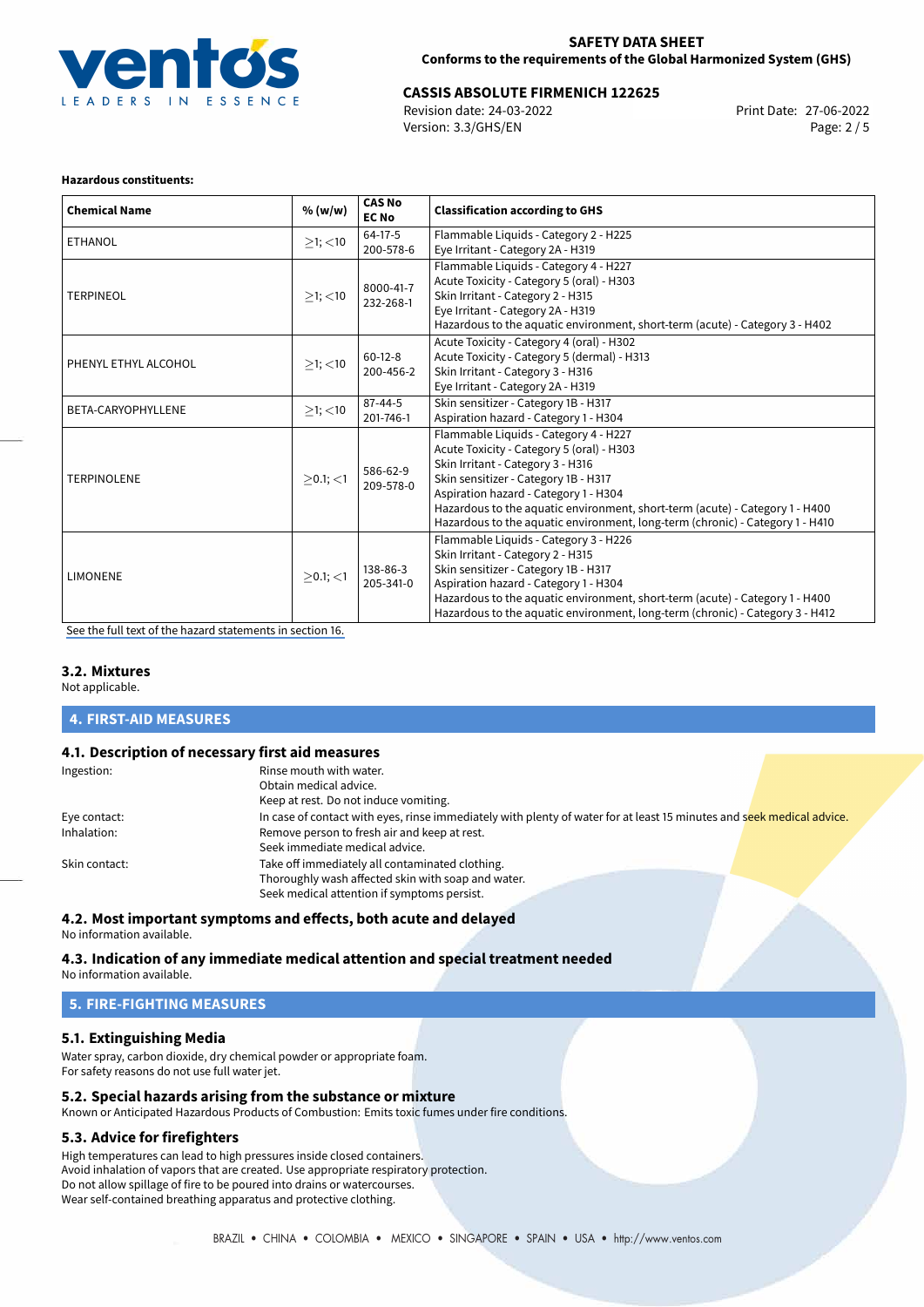

## 27-06-2022 **CASSIS ABSOLUTE FIRMENICH 122625**

Revision date: 24-03-2022 Version: 3.3/GHS/EN Page: 3 / 5

### **6. ACCIDENTAL RELEASE MEASURES**

#### **6.1. Personal precautions, protective equipment and emergency procedures**

Evacuate surronding areas. Ensure adequate ventilation. Keep unnecessary and unprotected personnel from entering. Do not breathe vapor/spray. Avoid contact with skin and eyes. Information regarding personal protective measures: see section 8.

#### **6.2. Environmental precautions**

To avoid possible contamination of the environment, do not discharge into any drains, surface waters or groundwaters.

#### **6.3. Methods and materials for containment and cleaning up**

Cover with an inert, inorganic, non-combustible absorbent material (e.g. dry-lime, sand, soda ash). Place in covered containers using non-sparking tools and transport outdoors. Avoid open flames or sources of ignition (e.g. pilot lights on gas hot water heater). Ventilate area and wash spill site after material pickup is complete.

#### **6.4. Reference to other sections**

Information regarding exposure controls, personal protection and disposal considerations can be found in sections 8 and 13.

## **7. HANDLING AND STORAGE**

#### **7.1. Precautions for safe handling**

Do not store or handle this material near food or drinking water. Do not smoke. Avoid contact with the eyes, skin and clothing. Wear protective clothing and use glasses. Observe the rules of safety and hygiene at work. Keep in the original container or an alternative made from a compatible material.

## **7.2. Conditions for safe storage, including any incompatibilities**

Store in tightly closed and preferably full containers in a cool, dry and ventilated area, protected from light. Keep away from sources of ignition (e.g. hot surfaces, sparks, flame and static discharges). Keep away from incompatible materials (see section 10).

#### **7.3. Specific end use(s)**

No information available.

## **8. EXPOSURE CONTROLS AND PERSONAL PROTECTION**

#### **8.1. Control parameters**

Components with occupational exposure limits:

| <b>Chemical Name</b> | <b>CAS No</b> | Norm.       | 8 hr.         |      |      | 15 min.       |      |                   |  |
|----------------------|---------------|-------------|---------------|------|------|---------------|------|-------------------|--|
|                      |               |             |               | ppm  | mg/m |               | ppm  | mg/m <sup>3</sup> |  |
| ETHANOL              | 64-17-5       | ES (España) | <b>VLA-ED</b> |      |      | <b>VLA-EC</b> |      | 1.91              |  |
|                      |               | FR (France) | <b>VME</b>    | 1000 | 1900 | <b>VLCT</b>   | 5000 | 9500              |  |

#### **8.2. Exposure controls**

Measures should be taken to prevent materials from being splashed into the body.

Provide adequate ventilation, according to the conditions of use. Use a mechanical exhaust if required.

#### **8.3. Individual protection measures, such as personal protective equipment**

| Eye/Face protection:             | Chemical safety goggles are recommended. Wash contaminated goggles before reuse.                                      |  |  |  |
|----------------------------------|-----------------------------------------------------------------------------------------------------------------------|--|--|--|
| Hand Protection:                 | Chemical-resistant gloves are recommended. Wash contaminated gloves before reuse.                                     |  |  |  |
| Body protection:                 | Personal protective equipment for the body should be selected based on the task being performed and the risks         |  |  |  |
|                                  | involved.                                                                                                             |  |  |  |
| Respiratory Protection:          | In case of insufficient ventilation, use suitable respiratory equipment.                                              |  |  |  |
| Environmental exposure controls: | Emissions from ventilation or process equipment should be checked to ensure they comply with environmental            |  |  |  |
|                                  | protection legislation.                                                                                               |  |  |  |
|                                  | In some cases, filters or engineering modifications to the process equipment will be necessary to reduce emissions to |  |  |  |
|                                  | acceptable levels.                                                                                                    |  |  |  |
|                                  |                                                                                                                       |  |  |  |

#### **9. PHYSICAL AND CHEMICAL PROPERTIES**

#### **9.1. Information on basic physical and chemical properties**

| Appearance: | Liquid/solid         |
|-------------|----------------------|
| Colour:     | Conforms to standard |
| Odour:      | Conforms to standard |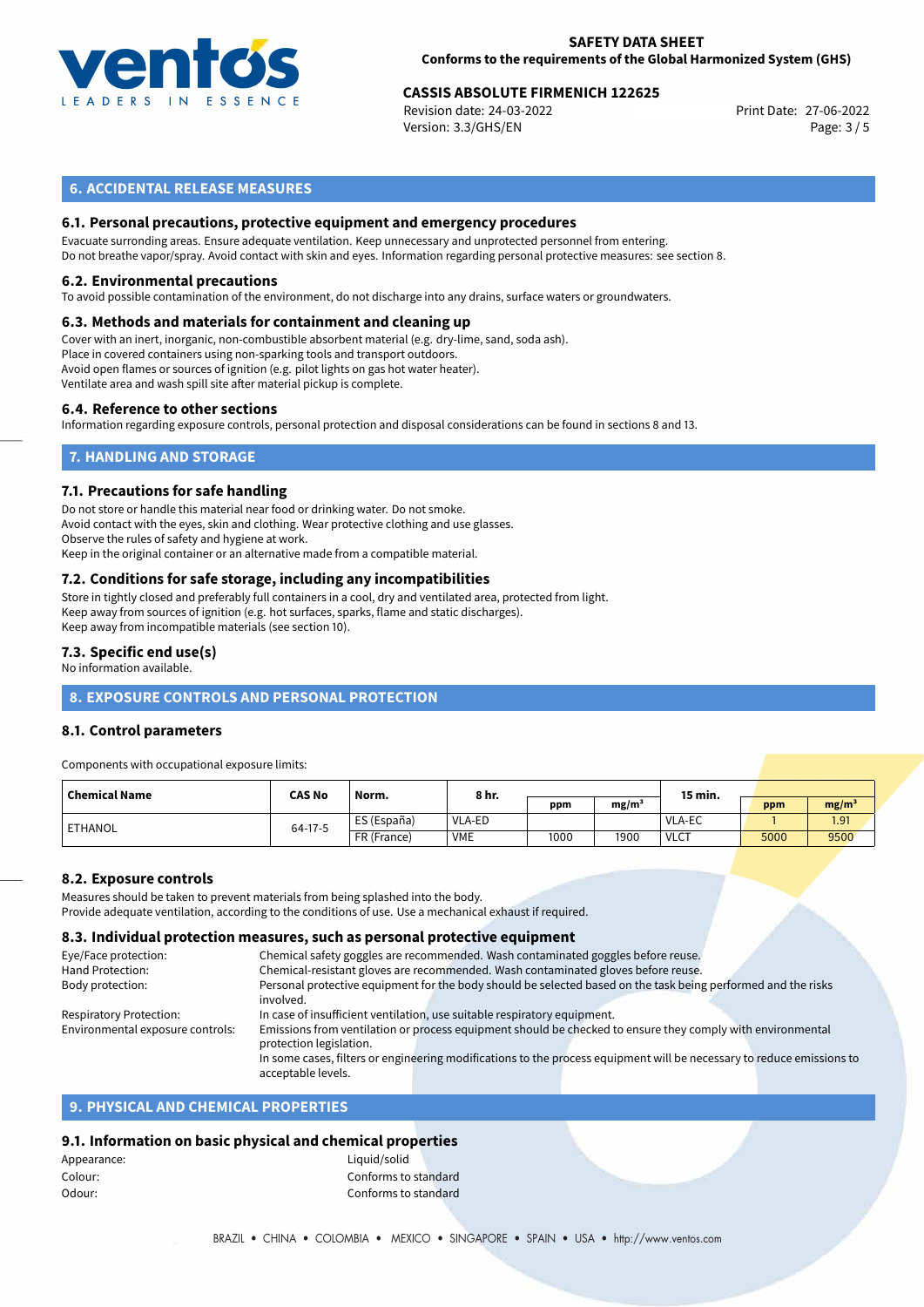

# 27-06-2022 **CASSIS ABSOLUTE FIRMENICH 122625**

Revision date: 24-03-2022 Version: 3.3/GHS/EN Page: 4 / 5

| Not c          |
|----------------|
| Not c          |
| Not c          |
| Not c          |
| $62^{\circ}$ C |
| Not c          |
| Not c          |
| Not c          |
| Not c          |
| Not c          |
| Not c          |
| 1,038          |
| 1,038          |
| <b>INSO</b>    |
| SOLL           |
| Not c          |
| Not c          |
| Not c          |
| Not c          |
| Not c          |
| Not c          |
| <b>NON</b>     |
|                |

### Not determined Not determined Not determined Not determined Not determined Not determined Not determined Upper flammability/Explosive limit: Not determined Not determined Not determined Density: 1,038*−*1,108 g/mL (20ºC) Relative density: 1,038*−*1,108 (20ºC) INSOLUBLE IN WATER SOLUBLE IN ETHANOL Not determined Not determined Not determined Not determined Not determined Not determined **NONE EXPECTED**

### **10. STABILITY AND REACTIVITY**

#### **10.1. Reactivity**

No hazardous reactions if stored and handled as prescribed/indicated.

#### **10.2. Chemical stability**

The product is stable if stored and handled as prescribed/indicated.

#### **10.3. Possibility of hazardous reactions**

No hazardous reactions if stored and handled as prescribed/indicated.

#### **10.4. Conditions to Avoid**

Conditions to Avoid: Excessive heat, flame or other ignition sources.

#### **10.5. Incompatible materials**

Avoid contact with strong acids and bases and oxidizing agents.

#### **10.6. Hazardous decomposition products**

During combustion may form carbon monoxide and unidentified organic compounds.

#### **11. TOXICOLOGICAL INFORMATION**

| <b>Acute toxicity</b>             | Based on the data available, the criteria for classification are not met. |  |
|-----------------------------------|---------------------------------------------------------------------------|--|
| <b>Skin corrosion/irritation</b>  | Causes mild skin irritation.                                              |  |
| Serious eye damage/irritation     | Based on the data available, the criteria for classification are not met. |  |
| Respiratory or skin sensitisation | May cause an allergic skin reaction.                                      |  |
| <b>Germ cell mutagenicity</b>     | Based on the data available, the criteria for classification are not met. |  |
| Carcinogenicity                   | Based on the data available, the criteria for classification are not met. |  |
| <b>Reproductive toxicity</b>      | Based on the data available, the criteria for classification are not met. |  |
| <b>STOT-single exposure</b>       | Based on the data available, the criteria for classification are not met. |  |
| <b>STOT-repeated exposure</b>     | Based on the data available, the criteria for classification are not met. |  |
| <b>Aspiration hazard</b>          | Based on the data available, the criteria for classification are not met. |  |

## **12. ECOLOGICAL INFORMATION**

#### **12.1. Toxicity**

**Assessment:** Harmful to aquatic life with long lasting effects. **Experimental/calculated data:** No information available.